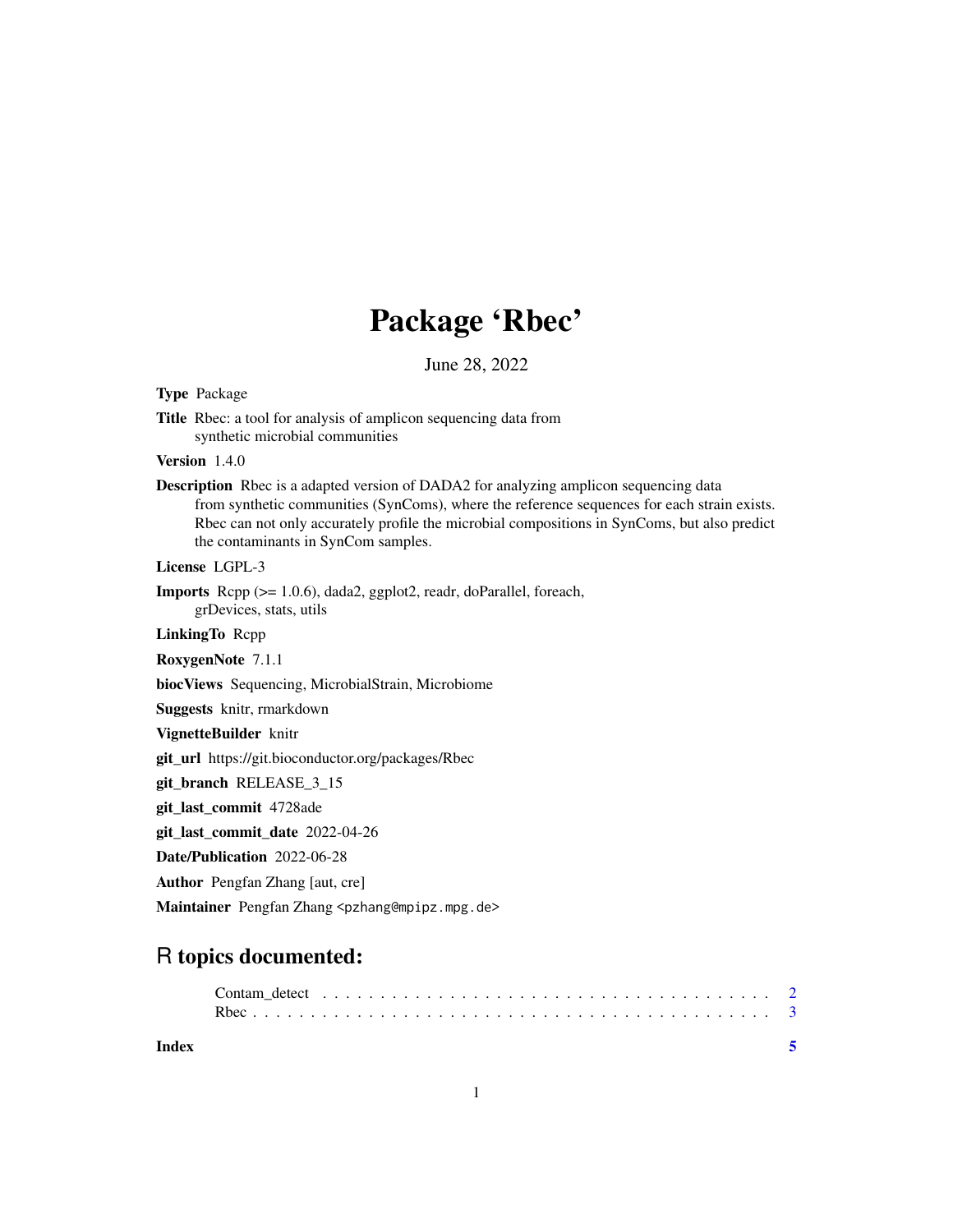<span id="page-1-0"></span>

#### Description

This function is designed for predicting the contaminated samples

#### Usage

```
Contam_detect(log_file, outdir, outlier_constant=1.5)
```
#### Arguments

| log_file         | the file contains a list of log files of each sample outputted with Rbec function |
|------------------|-----------------------------------------------------------------------------------|
| outdir           | output directory                                                                  |
| outlier_constant |                                                                                   |
|                  | the multiplier of variance to define the outlier                                  |

#### Details

Ruben Garrido-Oter's group, Plant-Microbe interaction, Max Planck Institute for Plant Breeding Research

#### Value

Returns a plot showing the distribution of percentage of corrected reads across the whole sample set and a summary file recording which samples might be contaminated

#### Author(s)

Pengfan Zhang

#### Examples

```
#log_file <- system.file("extdata", "rbec_test.list", package = "Rbec")
log_path <- list.files(paste(path.package("Rbec"),
"extdata/contamination_test", sep="/"),
recursive=TRUE, full.names=TRUE)
log_file <- tempfile()
writeLines(log_path, log_file)
Contam_detect(log_file, tempdir())
```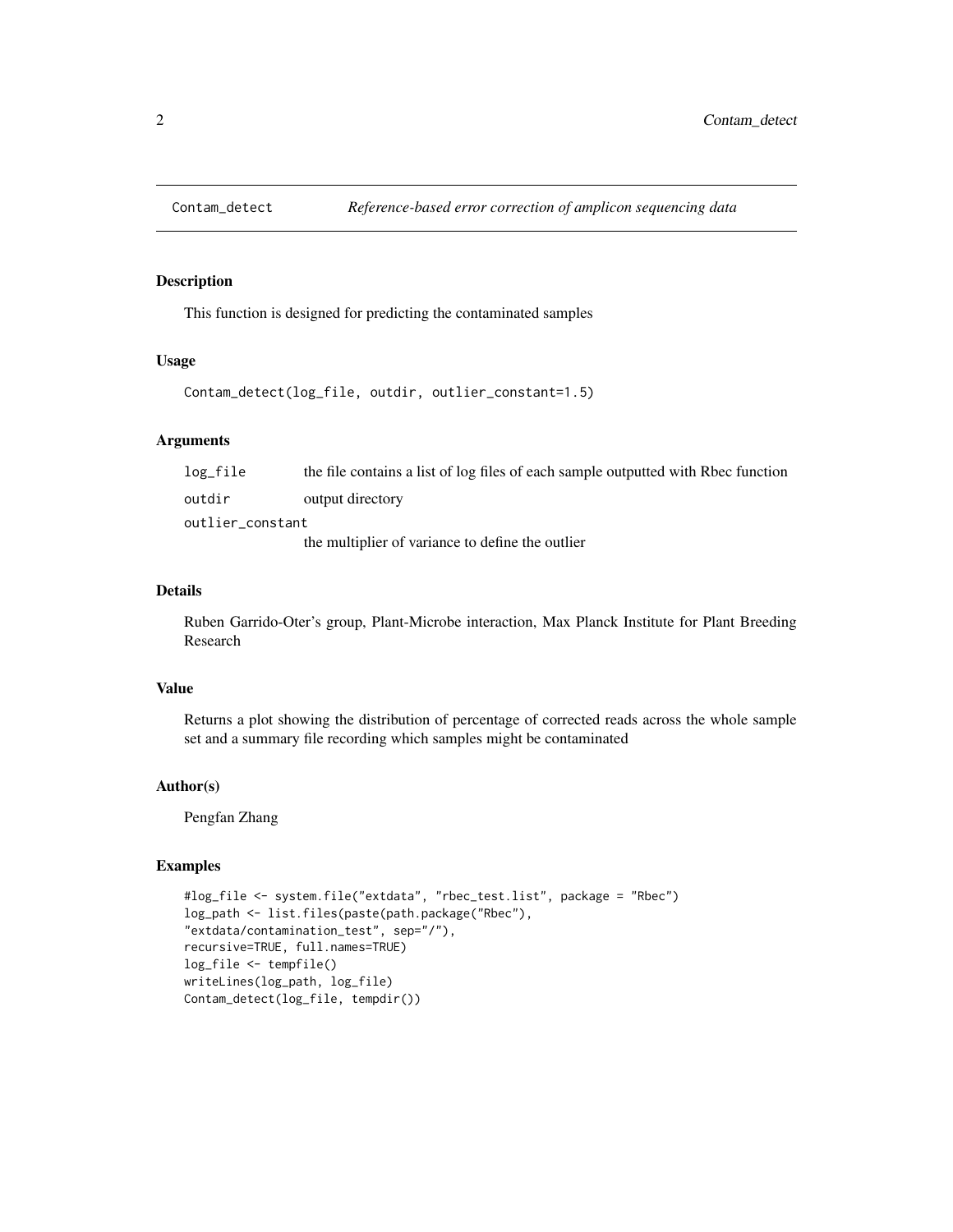<span id="page-2-0"></span>

#### Description

This function corrects the amplicon sequencing data from synthetic communities where the reference sequences are known a priori

#### Usage

Rbec(fastq, reference, outdir, threads=1, sampling\_size=5000, ascii=33, min\_cont\_obs\_abd=200, min\_con

#### Arguments

| fastq            | the path of the fastq file containg merged amplicon sequencing reads (Ns are not<br>allowed in the reads)                                                                                                                                              |  |  |  |  |  |
|------------------|--------------------------------------------------------------------------------------------------------------------------------------------------------------------------------------------------------------------------------------------------------|--|--|--|--|--|
| reference        | the path of the unique reference sequences, each sequence must be in one line<br>(Ns are not allowed in the sequences)                                                                                                                                 |  |  |  |  |  |
| outdir           | the output directory, which should be created by the user                                                                                                                                                                                              |  |  |  |  |  |
| threads          | the number of threads used, default 1                                                                                                                                                                                                                  |  |  |  |  |  |
| sampling_size    | the sampling size for calculating the error matrix, default 5000                                                                                                                                                                                       |  |  |  |  |  |
| ascii            | ascii characters used to encode phred scores (33 or 64), default 33                                                                                                                                                                                    |  |  |  |  |  |
| min_cont_obs_abd |                                                                                                                                                                                                                                                        |  |  |  |  |  |
|                  | the minimum oberseved abundace of unique tags for detecting contamination<br>sequences, default 200                                                                                                                                                    |  |  |  |  |  |
| min_cont_abd     | the relative abundance of unique tgas for detecting contamination sequences that<br>can't be corrected by any of the references, default 0.03                                                                                                          |  |  |  |  |  |
| $min$ $E$        | the minimum expectation of the Possion distribution for the identification of<br>paralogues, default 0.05                                                                                                                                              |  |  |  |  |  |
| $min_P$          | the minimum P value threshold of the Possion distribution to correct a read,<br>default 1e-40                                                                                                                                                          |  |  |  |  |  |
| ref_seeker       | the method for finding the candidate error-producing reference sequence for a<br>tag showing identical lowest K-mer distance to multiple references. 1 for the<br>abundance-based method; 2 for the transition probability-based method, default<br>1. |  |  |  |  |  |
| cn               | the copy number table documenting the copy number of the marker gene in each<br>strain. Rbec will normalize the strain abundance if the copy number is available                                                                                       |  |  |  |  |  |

#### Details

Ruben Garrido-Oter's group, Plant-Microbe interaction, Max Planck Institute for Plant Breeding Research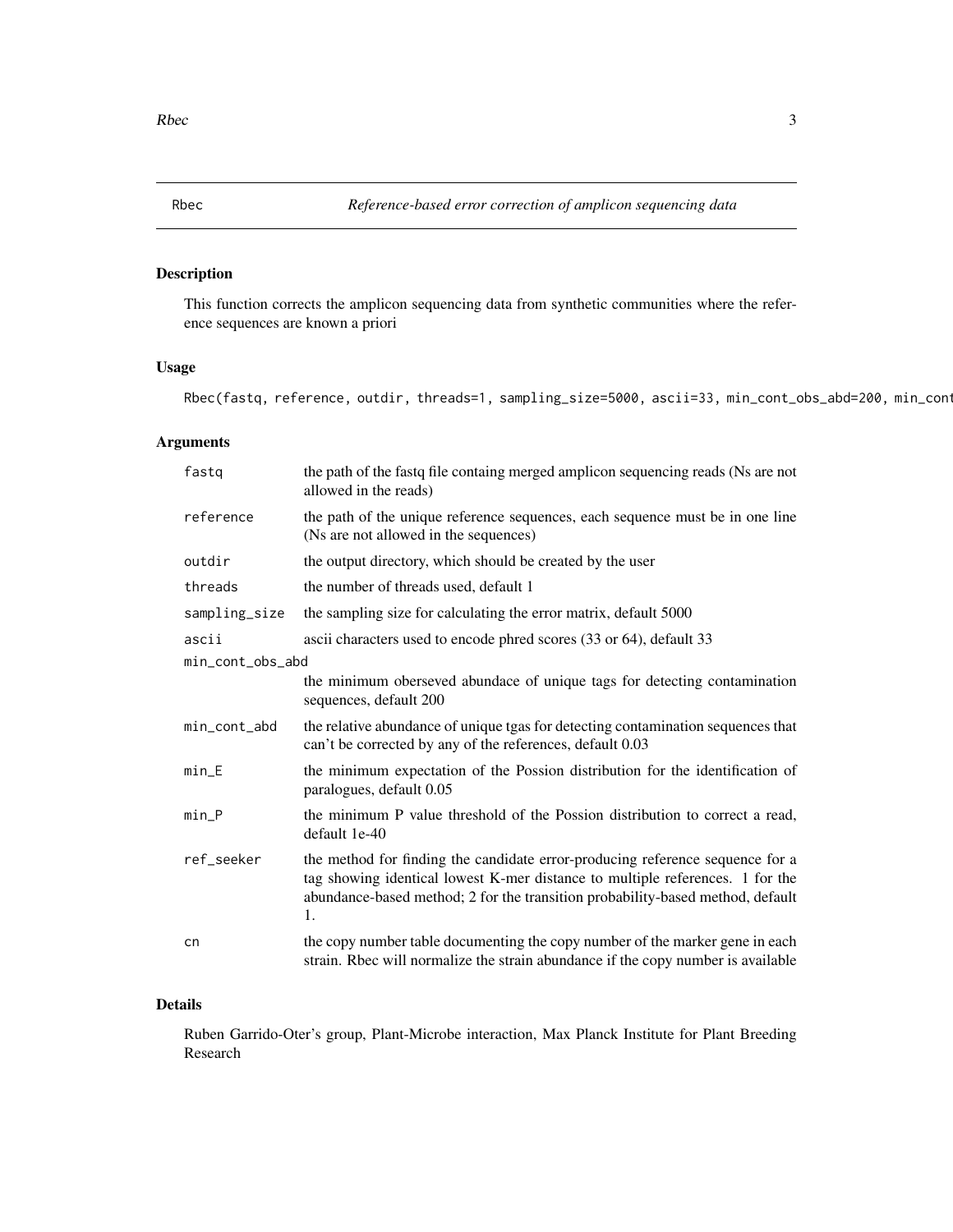#### Value

lambda\_final.out the lambda value and pvalue of the Poisson distribution for each read

error\_matrix\_final.out the error matrix in the final iteration

strain table.txt the strain composition of the sample

strain\_table\_normalized.txt the copy-number-normalized strain composition of the sample if the copy number table is provided

contamination\_seq.fna the potential sequences generated by contaminants

rbec.log percentage of corrected reads, which can be used to predict contaminated samples

paralogue\_seq.fna paralogue sequences found in each strain except for the reference provided

#### Author(s)

Pengfan Zhang

#### Examples

```
fastq <- system.file("extdata", "test_raw_merged_reads.fastq.gz", package = "Rbec")
```
ref <- system.file("extdata", "test\_ref.fasta", package = "Rbec")

Rbec(fastq=fastq, reference=ref, outdir=tempdir(), threads=1, sampling\_size=500, ascii=33)